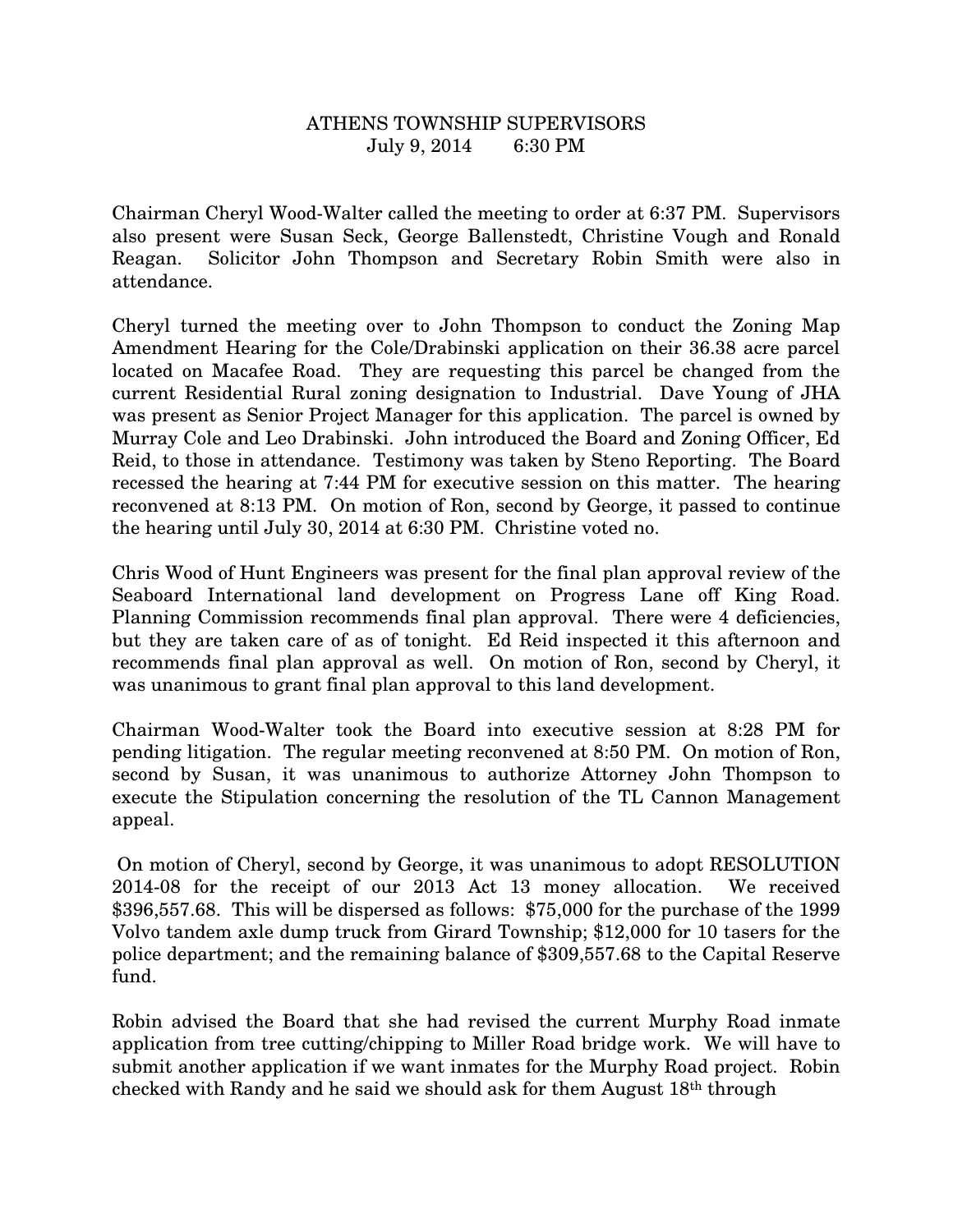Page Two Athens Township Supervisors July 9, 2014

August 29th. On motion of Christine, second by Susan, it was unanimous to submit the application for that time period.

Discussion was held on whether or not to paint the blue truck from Girard Township red to match the other township trucks. On motion of Susan, second by George, it was unanimous to leave the truck blue and to have it lettered for Athens Township.

On motion of Ron, second by Cheryl, it was unanimous to get tailgate spreader and wing plow prices for the blue truck for our July 30<sup>th</sup> meeting.

Discussion was held as to the replacement of the grader. Susan will get a spec from Randy for a new grader and will get prices for our July 30th meeting, if possible. Robin will get the info on our current grader to Susan so she can see what trade-in value we might get.

On motion of Ron, second by George, it was unanimous to bid out for sale the track loader, two rollers, and the old 1988 Mack Truck 4 (with the box and radio equipment removed) – all AS IS, and to require all winning bidders remove the vehicles within 20 days.

On motion of Cheryl, second by Ron, it was unanimous to sponsor the Bradford County Sanitation Committee's Growing Greener application for reimbursement, and to have Cheryl sign the paperwork.

On motion of Ron, second by George, it was unanimous to pay the \$100 application fee for the Parks Marcellus Legacy grant, and to take that out of the Parks fund. Robin has asked Matt Williams from Northern Tier Regional Planning to get her the agency name that the check should be made out to, and will advise Ruth when she hears.

Discussion was again held as to whether or not we should close the "No Winter Maintenance" portion of Murray Creek Road. John had talked to our Municipal Services rep, Greg Dibble, about this. The road has to be drivable at 15 mph in order to receive Liquid Fuels funding. Robin asked if we are just closing this for the winter, or if we are abandoning it. Discussion was held. John said Greg told him if we abandon it, we would have to provide a cul-de-sac at the end. Ron said there is one. Christine said if we're going to abandon it, we should invite the landowners to let them know of our intentions, and to get their input. John will take a trip out